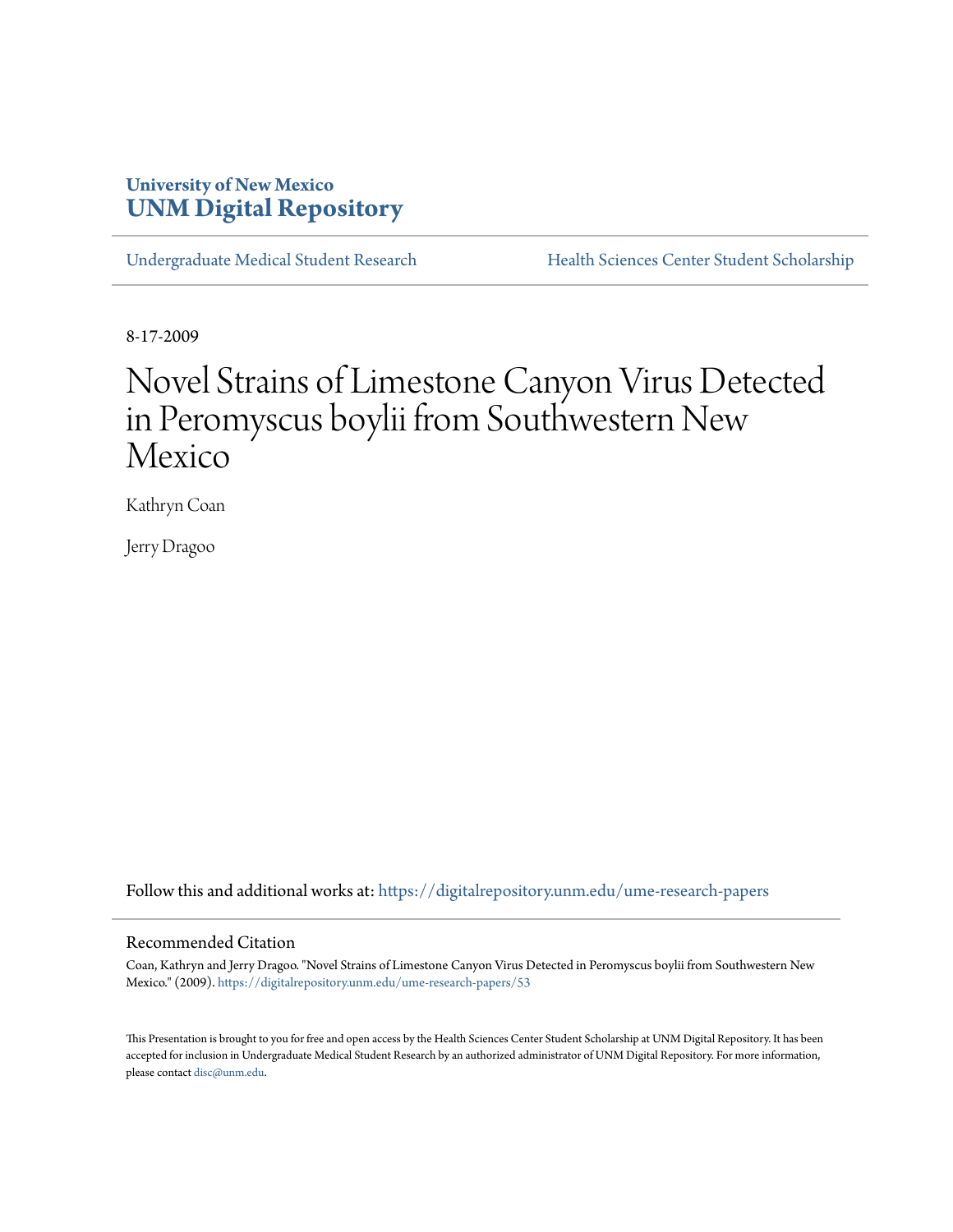Novel strains of Limestone Canyon virus detected in *Peromyscus boylii* from southwestern New Mexico Kathryn E. Coan<sup>1</sup> and Jerry W. Dragoo<sup>2</sup>

<sup>1</sup> School of Medicine, University of New Mexico, Albuquerque, NM 87131

<sup>2</sup> Department of Biology, University of New Mexico, Albuquerque, NM 87131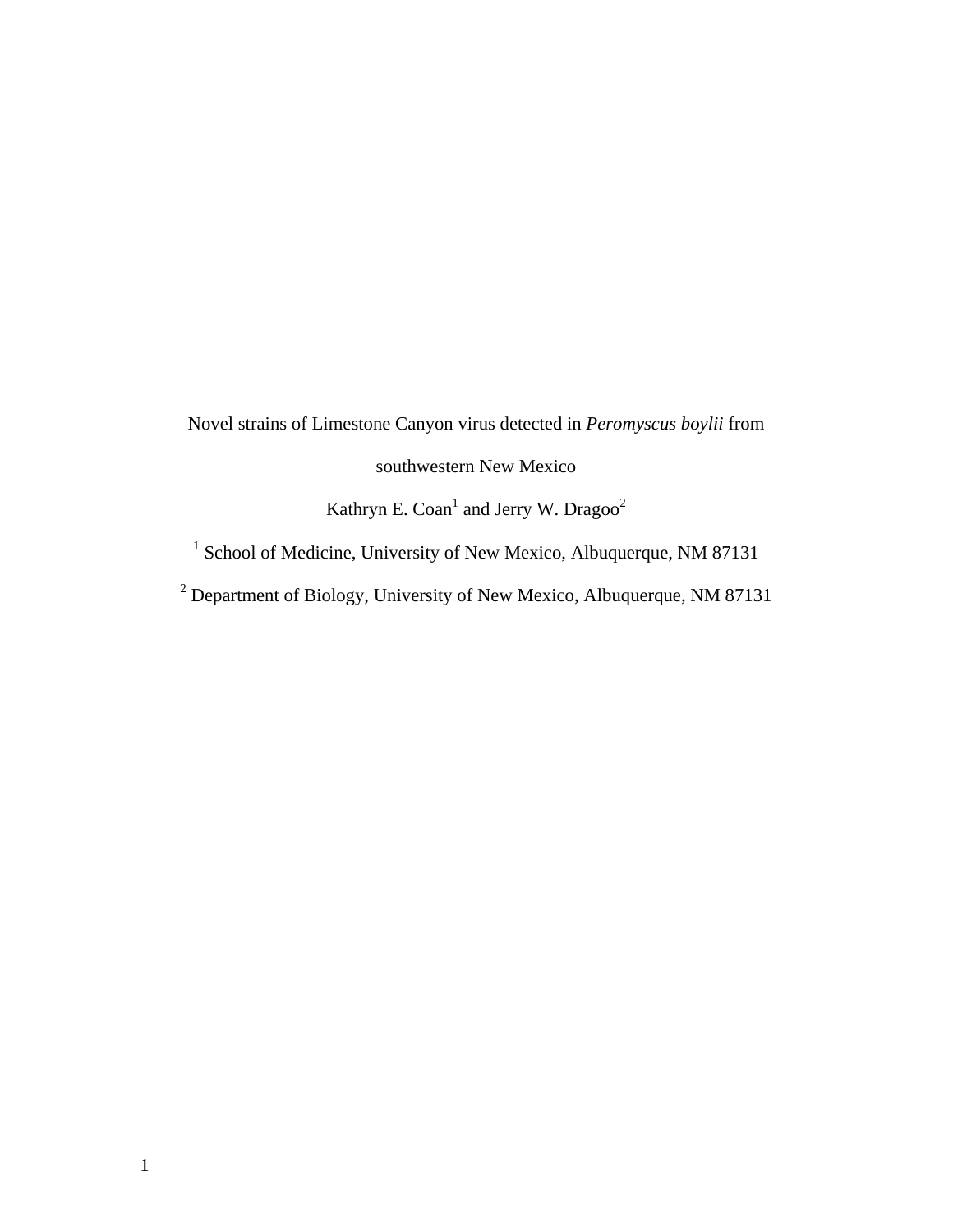#### **Abstract**

*Peromyscus bolyii* is a dominant species in rodent communities in southwestern New Mexico and is a known carrier of Limestone Canyon virus (LSCV) in Arizona. Five species of *Peromyscus* were collected from Hidalgo and Grant County, most of which were *P. boylii*. All mice were serologically tested for antibodies to Sin Nombre virus and Rio Mamore virus. Lung tissue from all seropositive and negative mice was used for RNA extraction, amplification, and sequencing using newly designed primers specific to LSCV for both the S and M segments. A phylogenetic analysis of the virus was performed and showed a about a 5.5% divergence from LSCV in Arizona, and a 4.5% divergence among *P. boylii* representing two clades found in southwestern New Mexico. Also, viral RNA was obtained from a seronegative mouse emphasizing the importance of PCR testing in addition to serology testing to determine the presence of hantaviruses.

Key word: hantavirus, Limestone Canyon virus, New Mexico, *Peromyscus boylii*, *Peromyscus maniculatus*, Sin Nombre virus.

### **Introduction**

Hantaviruses make up a genus within the family Bunyavirdae. All members of this family are enveloped and contain a trisegmented negative sense RNA genome that includes the large (L), medium (M), and small (S) segments. Segments code for the viral transcriptase, 2 viral glycoproteins, and a nucleocaspid protein respectively (8).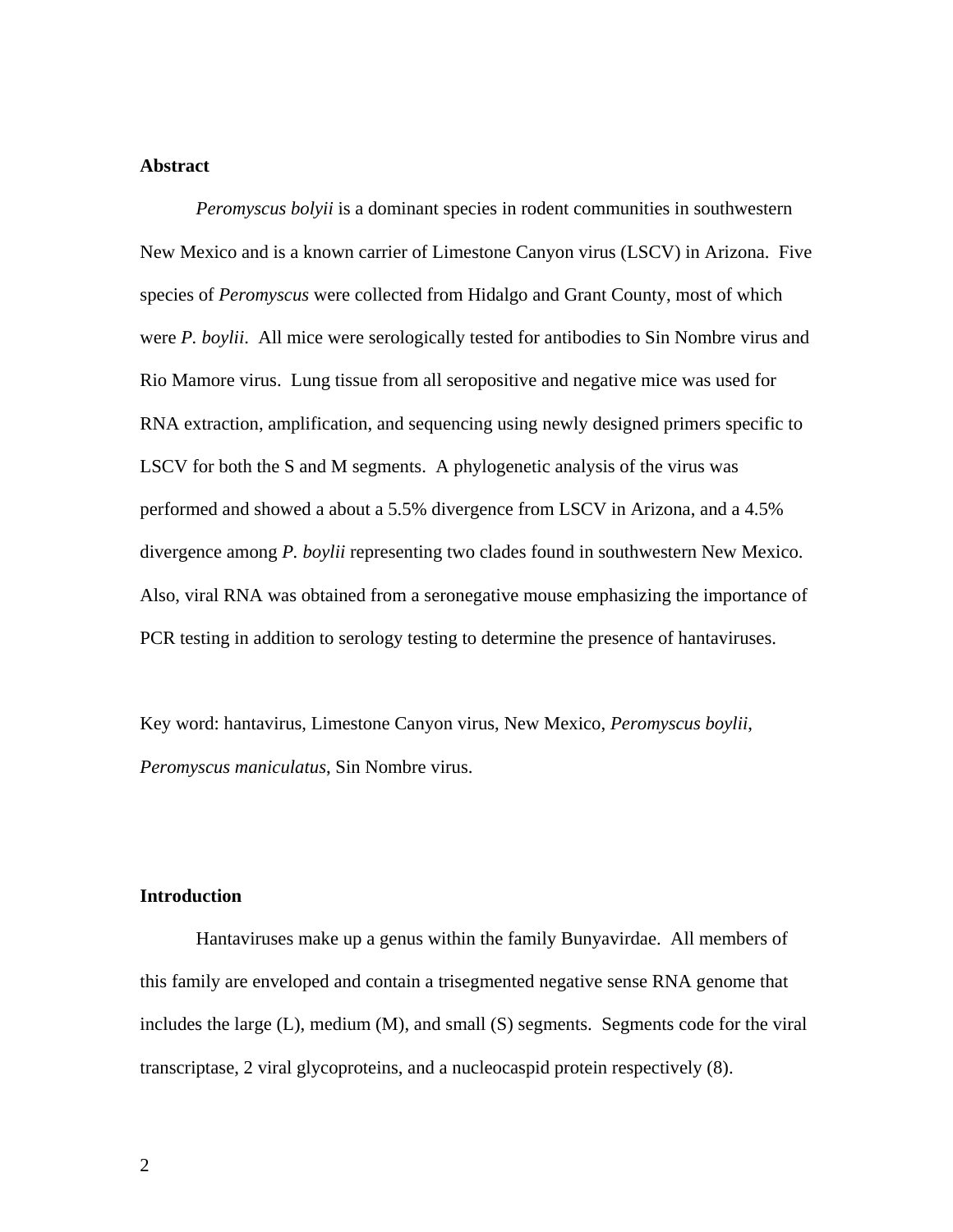Hantaviruses were first discovered in Europe and Asia and are recognized as Old World hantaviruses. They are responsible for hemorrhagic fever with renal syndrome (HFRS). This disease possibly occurred as early as 1,000 years ago in China but did not gain recognition until the Korean War when it led to the hospitalization of more than 3,000 United Nations soldiers (15). New World hantaviruses were first recognized in May1993, with the outbreak of hantavirus cardiopulmonary syndrome (HCPS) in the four corners region of New Mexico (18).

Hantaviruses, unlike the other 4 genera in the family, are transmitted via a rodent host rather than an arthropod vector (8). Hantaviruses are reported to have co-evolved with their murid rodent hosts, a pattern probably due to the chronic nature of this viral infection, which may contribute to the observed pattern of co-evolution (11). Generally, each hantavirus is carried by a primary rodent host, and these hantaviruses may or may not be pathogenic to humans.

Recognition of this co-evolutionary process stimulated the rapid identification of suspected hosts of novel hantaviruses based on the known phylogenetic relationships of the hosts. According to Morzunov et al. (17), at higher taxonomic levels hantaviruses carried by rodents in different subfamilies, Murinae, Arvicolinae, and Sigmodontinae, fall into three phylogenetically distinct groups, irrespective of their geographic location. However, host switching may occur in rodent communities where closely related taxa occur in sympatry. Although demonstrated with New York virus and Monongahela virus (17) and with Topografov virus, Khabarovsk virus, and Puumala virus (28), host switching is uncommon. Another source of novel viruses may come as a result of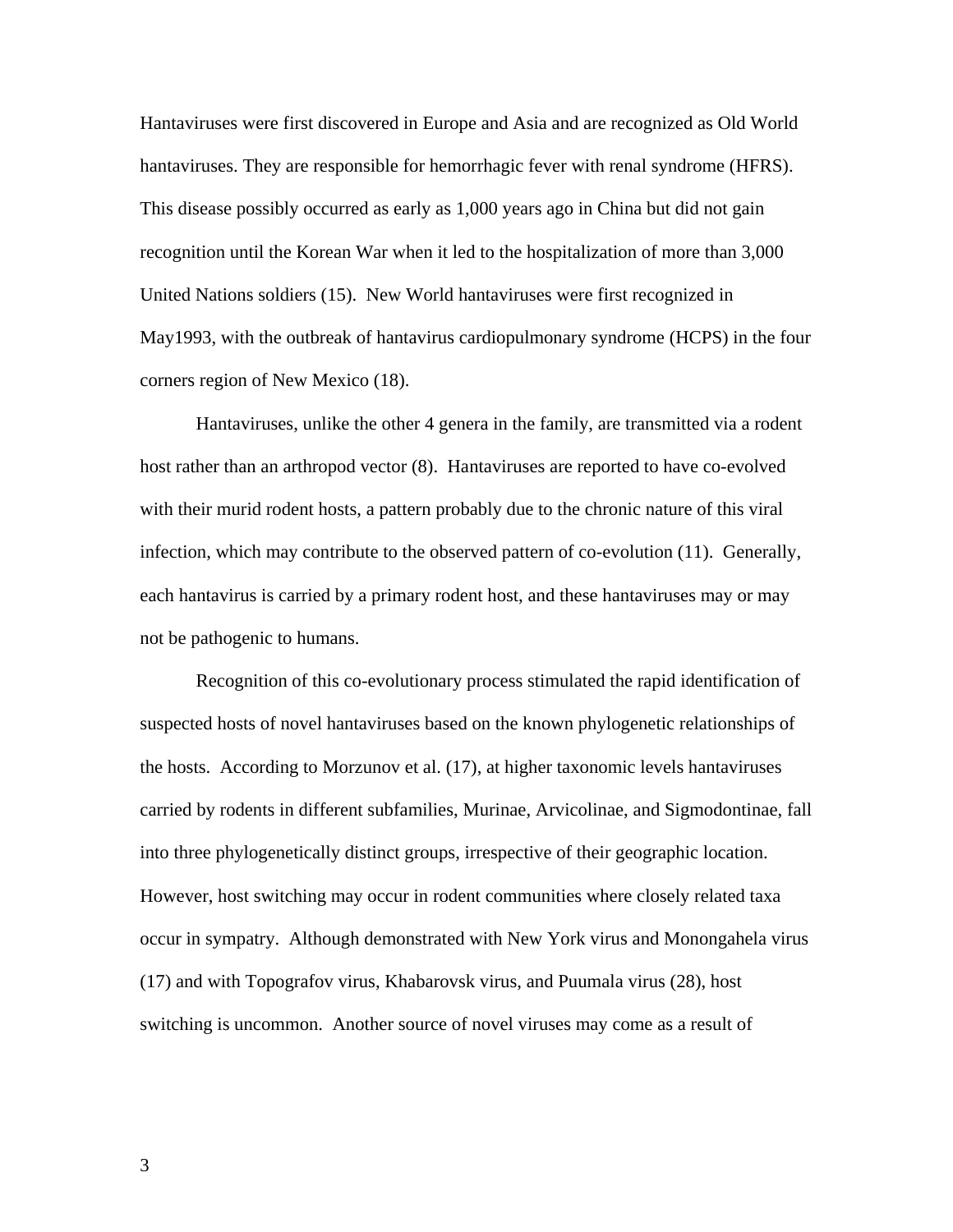reassortment and/or recombination of viral RNA or from simple genetic drift which appears commonly in hauntavirus (20).

Hantaviruses may undergo recombination when closely related viruses come into contact within the same individual host (19). Indicating contact zones between closely related species should be productive areas to survey for recombinant viruses. Therefore, co-evolutionary histories of viruses and their hosts should be examined in more detail, especially in areas of potential contact between hosts and associated viral strains. Delineation of these viral and rodent phylogenies at interspecific and intraspecific levels should provide a framework for discovery of novel viruses (29) and hosts (22).

The deer mouse, *Peromyscus maniculatus*, a member of the family Muridae, is known to be the primary host of Sin Nombre virus (SNV; 6). Dragoo et al. (7) examined DNA sequence for deer mice collected from sites throughout North America to provide a foundation for studies of spatial structure and evolution of this ubiquitous host. That study found six largely allopatric lineages, some of which may represent unrecognized species. Zones of contact among divergent viral elements found in different hosts may increase the possibility of formation of recombinant variants. Those findings have been supported by other sources. For example, Schmaljohn et al. (24) reported new hantavirus variants from *P. maniculatus* in northern California in a zone identified by Dragoo et al. (7) as potential region of contact between distinctive deer mice lineages.

Within the deer mouse complex, distinct geographic populations of mice (and their associated viruses) have different evolutionary trajectories. The focus of new hantavirus discovery to date has been at the interspecific level. However, new viral strains may emerge within currently recognized species that span broad geographic

4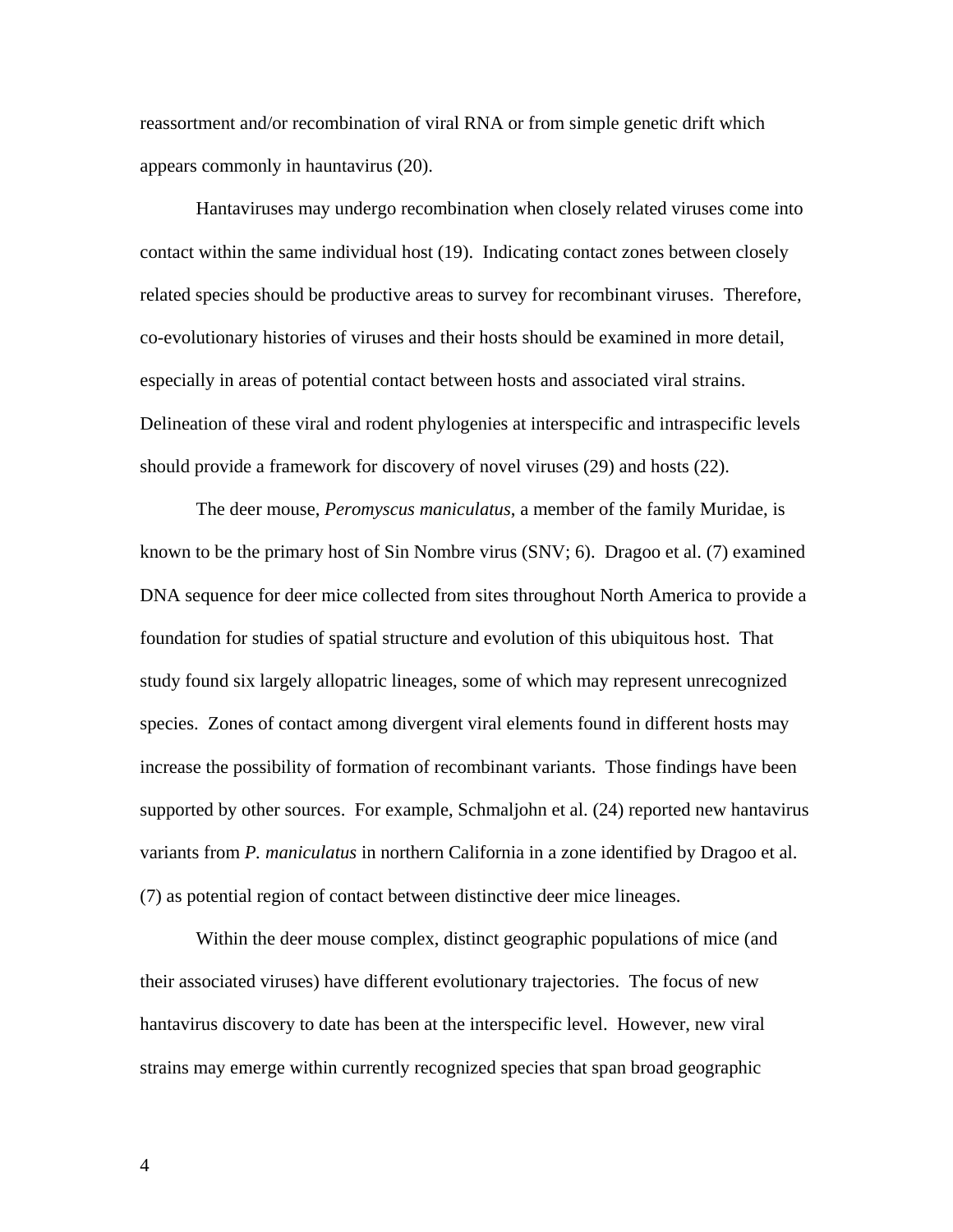ranges and cross ecological boundaries, such as were identified in the large complex of deer mice (7).

Rodent communities in southwestern New Mexico contain four distinct clades of *P. maniculatus* that potentially come into contact (7), making this an area of high interest to search for novel hantaviruses. *Peromyscus* from southwestern New Mexico were collected during the summer of 2006. In this collection of mice a predominance of the brush mouse, *P. boylii* was found.

*Peromyscus boylii* is of particular interest in this community because in Arizona the species was shown to carry a unique hantavirus, Limestone Canyon virus (LSCV; 23). The virus was found to be distinct from other hantaviruses, but its phylogenetic placement was difficult to interpret. The S segment was more closely aligned with *Reithrodontomys*-like viruses; whereas, the M segment aligned at the base of the *Peromyscus/Reithrodontomys* viruses. This relationship suggests that viruses from different primary hosts could have reassorted in the past. It was important to determine whether LSCV also occured in *P. boylii* in southwestern New Mexico. Because there may be incomplete taxonomic delineation of hosts, the potential for host switching among taxonomic groups, and the possibility of reassortment/recombination among viruses in the same host, it is important to investigate the presence of virus in other members of the rodent community (especially, *Peromyscus*) in transition zones.

### **Materials and Methods**

*Specimen collection*. The specimens were all collected during the summer of 2006 in the areas of Granite Gap and a number of different trapping sites in the Burro Mountains of the Gila National Forest in Hidalgo and Grant Counties, New Mexico.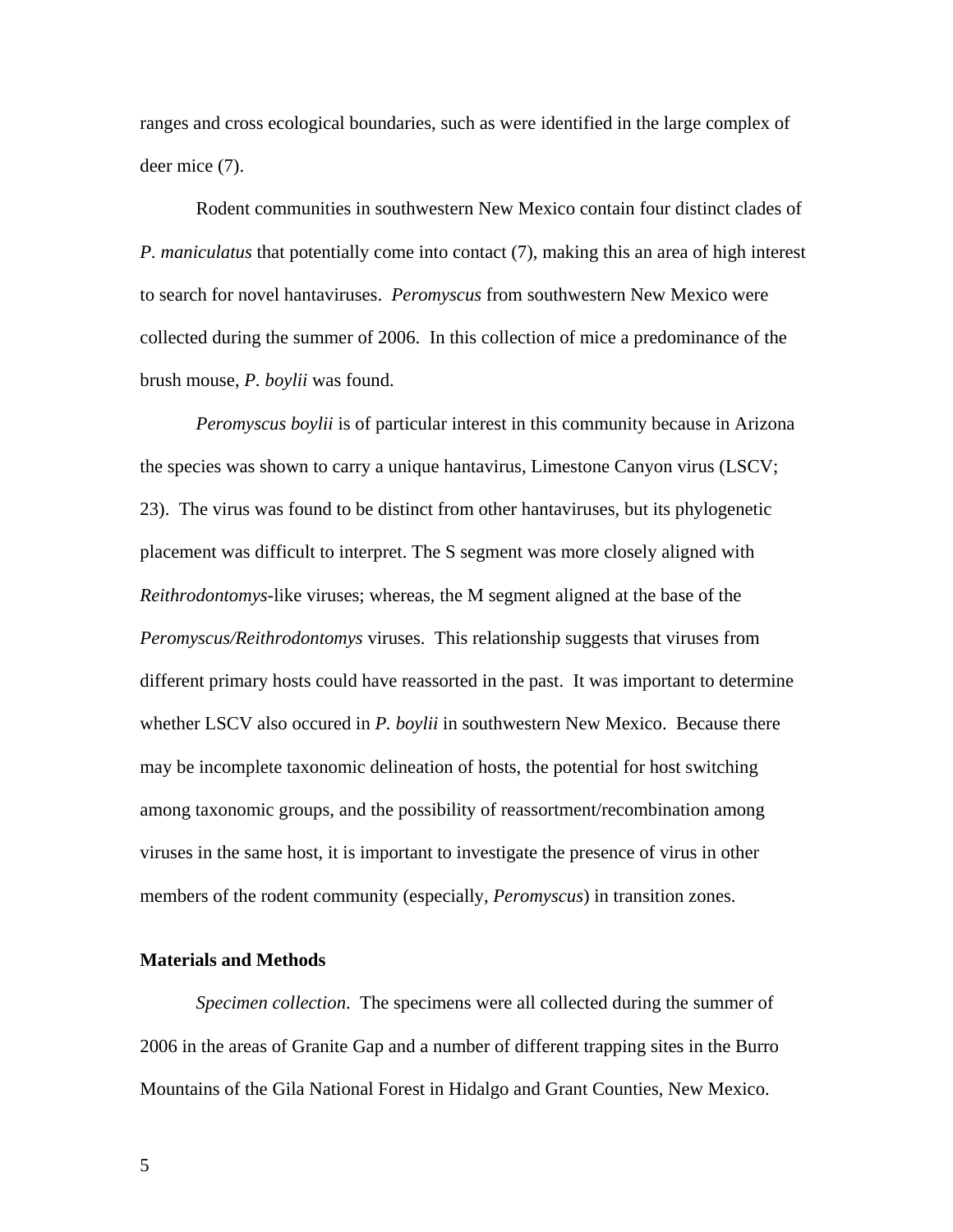These collections were done following the protocol approved by the Office of the Animal Care and Compliance Committee (Animal Welfare Assurance Number A4023-01). The mice were trapped using Sherman live traps set in transects at various trapping localities. Six to 10 transects of 40 traps per location were used. All traps were set at dusk. Traps were baited using oats, bird seed, sunflower seeds, and peanut butter. Traps were checked early the next morning. Non-target animals were released at site of capture. All *Peromyscus* were taken to a central processing area. Rubber gloves and powered air purifying respirators (PAPR) with high efficiency particulate air (HEPA) filters were used when processing mice. *Peromyscus* were removed from the traps and placed into clear plastic bags and euthanized using an overdose of Isoflourene. To prevent cross contamination each mouse was given a separate new plastic bag. Once euthanized, the animal was removed, numbered, sexed, measured, and weighed. These measurements taken were for total body length, tail length, length of ear, and length of hind foot. Reproductive condition was also recorded.

Tissues were collected for identification of animals and detection of viruses. The organs collected included liver, spleen, heart and kidney, and lung, each in a separate cryotube. Embryos also were collected when present. Tissue and embryo tubes were placed in liquid nitrogen in the field and stored at -80° Celsius in the lab until they were analyzed. Skeletons were removed, tagged, and skins were stuffed with cotton and dried. All voucher material was accessioned into the collections and are housed in the University of New Mexico, Museum of Southwestern Biology, Division of Mammals and Division of Genomic Resources.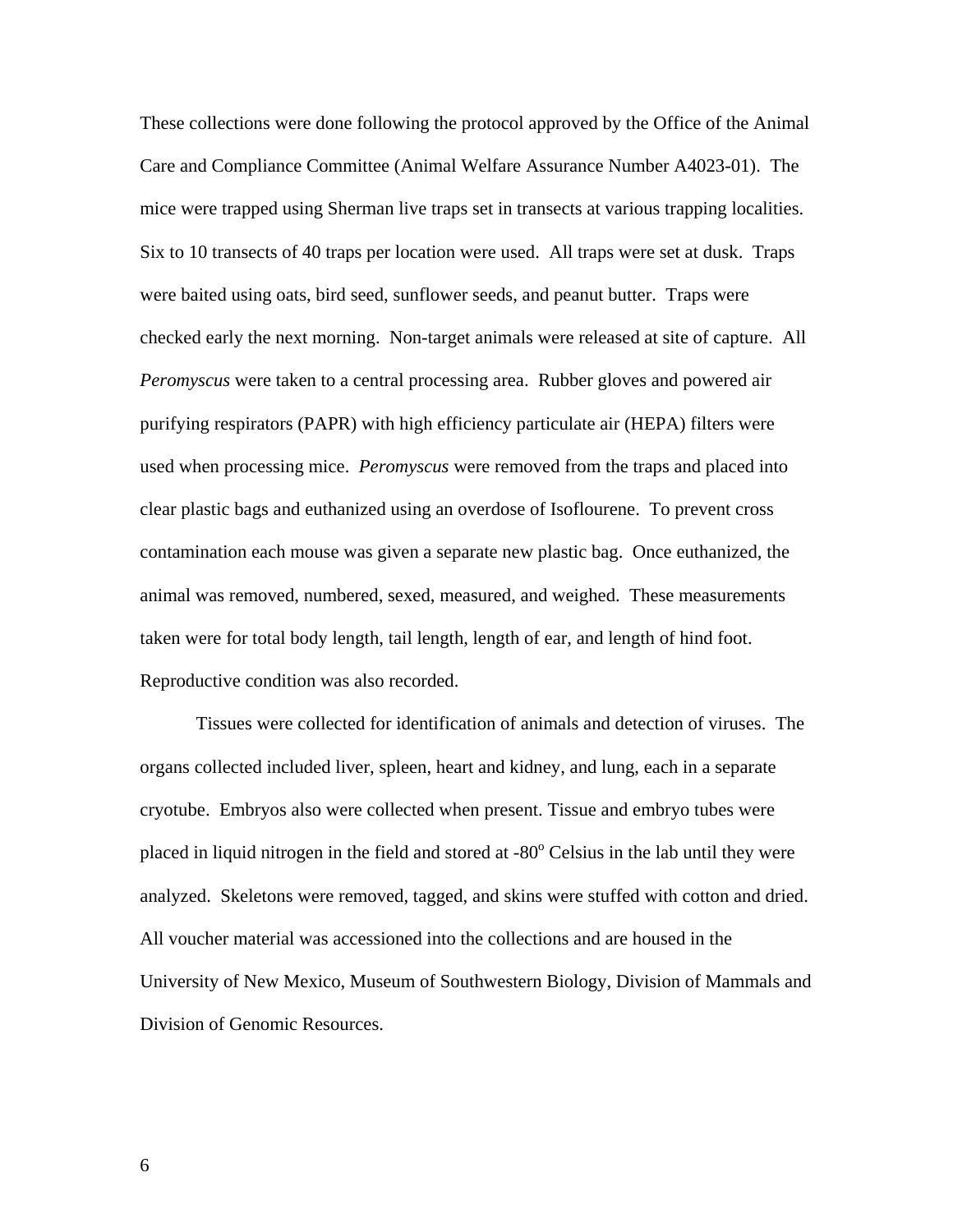*Rodent identification*. Identification was done by sequencing the cytochrome *b* gene of the mitochondrial DNA. Approximately 10 mg of liver were used to extract DNA using a salt extraction (1). Verification of quality and quantity of DNA extraction was done by visualization on a 0.8% agarose gel. PCR was performed using primers L14724 and H15915 (12). Cleaned PCR products were sequenced using BigDye Terminator Cycle Sequencing Ready Reaction mix v1.1 (Applied Biosystems) and the forward primer L14724. Sequence reactions were run on an ABI 3100 automated DNA sequencer in the Molecular Biology Facility, in the University of New Mexico Biology Department. Completed and cleaned sequences were compared to known sequences of mice currently available as voucher specimens and sequenced in lab used by Dr. Dragoo.

*Serology*. Serology was done by using blood extracted from the heart. The presence of antibodies to SNV and Rio Mamore virus (RMV) hantaviruses then were determined using strip immunoblot assay (SIA) following the protocol described in Yee et al. (30). A brief summary of the procedure is as follows: each SIA strip was prepared using a model SB 10 mini slot blot apparatus. Each strip had an orientation band at the top of coomassie blue dye, a 3+ intensity control band, and SNV-N and an RMV-N antigen band, and a 1+ intensity control band. Components were vacuum blotted onto nitrocellulose membrane. Blood was applied to the strips in separate wells and incubated overnight. Strips were washed and then developed in NBT/BCIP to visualize bands. The bands were rated for seropositivity from 0 to 3+ including trace-, trace, 0.25, 0.5, 0.75, 1, 2, and 3.

*RNA extaction/rtPCR/sequencing*. Lung tissue was used to extract RNA following the RNeasy kit (Qiagen) extraction protocol. The presence of RNA was

7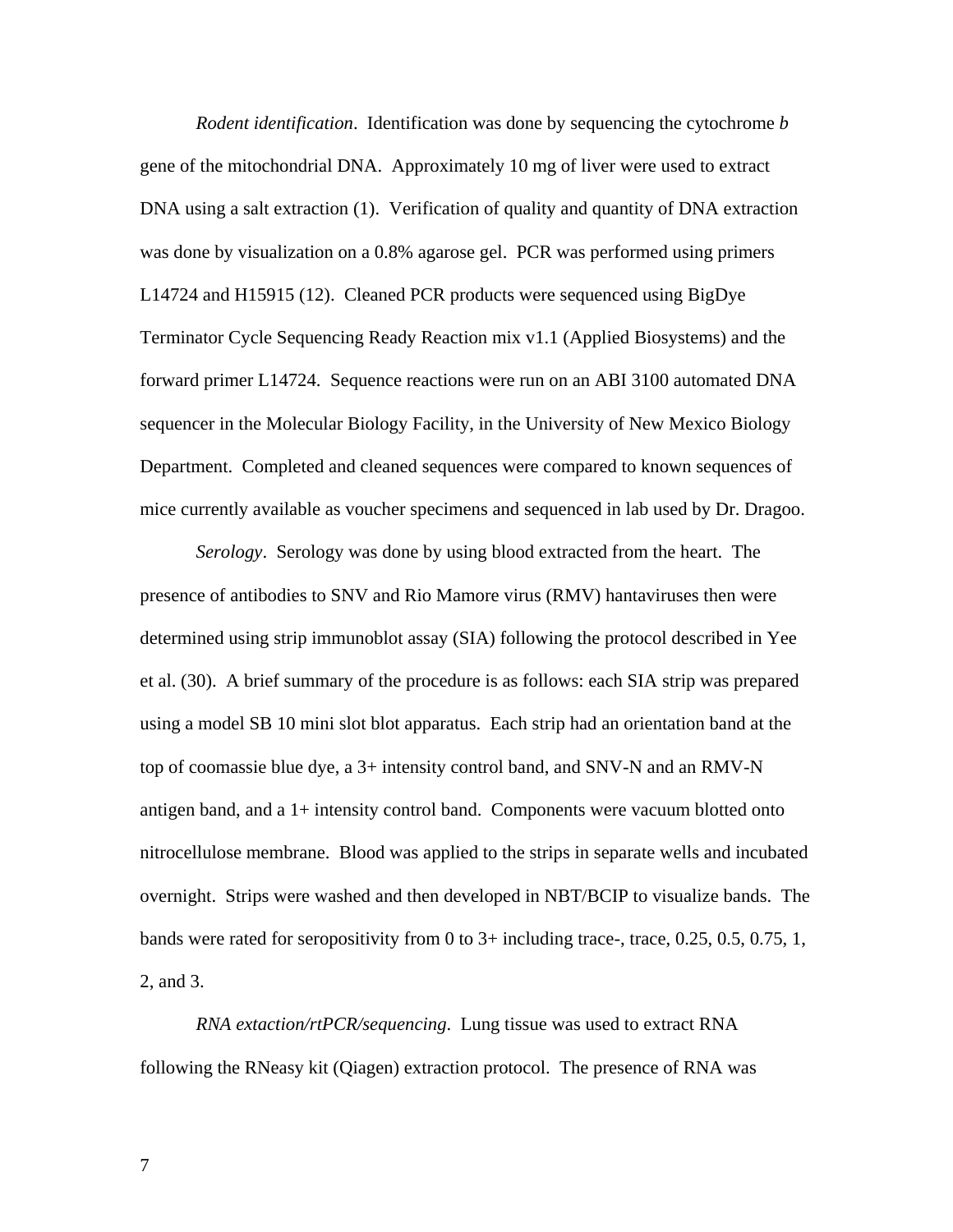confirmed using absorbance spectrometry. RNA was converted into a cDNA library through the use of the Ominscript Reverse Transcription kit (Qiagen). A polyT primer was used to construct cDNA. The S segment was initially amplified because it is shorter and contains diagnostic markers. An attempt to amplify the M segment was only performed in mice in which the S segment amplified.

*Primer design*. Primers were designed by submitting DNA sequences for LSCV to Primer3 (http://frodo.wi.mit.edu/cgi-bin/primer3/primer3\_www.cgi - (21) for analyses and primer design. Multiple primers were designed for both the S and M segment, but only 2 worked for the S segment and 3 for the M segment (Table 1). Cleaned PCR products were sequenced, with the amplification primers, using the ABI PRISM BigDye Terminator Cycle Sequencing Ready Reaction (Applied Biosystems). Sequences were determined by running samples on an ABI 3100 automated DNA Sequencer.

*Phylogenetic analyses*. Sequences of 23 other S segments and 16 other M segments of hantaviruses were obtained from GenBank and compared to the sequence of the virus obtained in this study. Sequences were aligned using ClustalX (26), followed by visual inspection using MacClade 4 (14). Phylogenetic analyses of DNA sequences was conducted using Maximum Parsimony (MP) in the software package PAUP<sup>\*</sup> 4.0b10 (25). In the MP analysis all characters were weighted equally. An heuristic search option with 100 replications of random addition of taxa and TBR branch swapping was used to generate parsimony trees. Bootstrap support (9) for results of MP analyses was conducted using 1,000 repetitions of resampling data using the heuristic search option, with 10 replications of random addition of taxa.

#### **Results**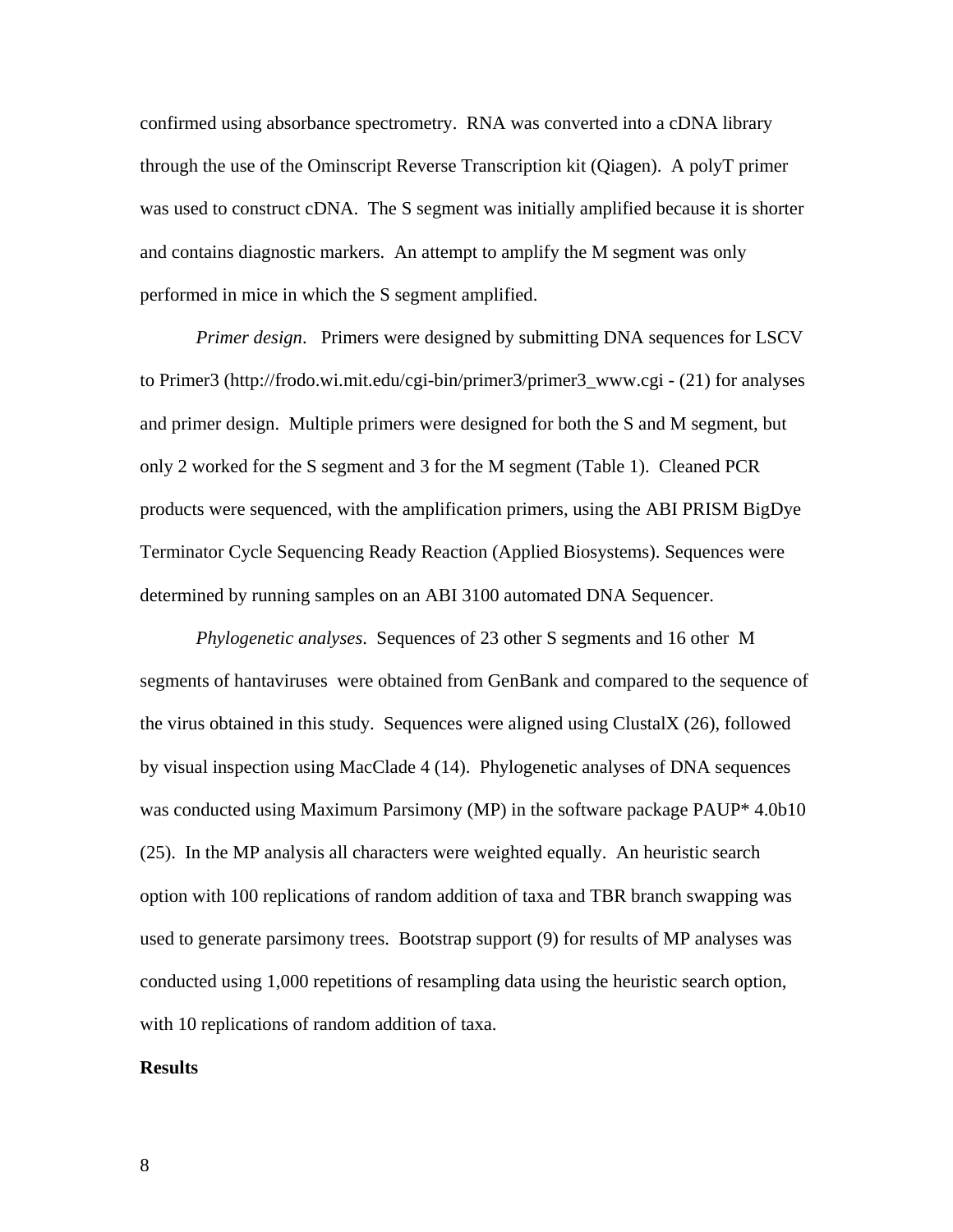A total of 87 *Peromyscus* were collected from localities in Hidalgo and Grant Counties, New Mexico. *P. boylii* accounted for 66% of the mice captured followed by *P. eremicus* and *P. truei* accounting for 16% and 15% respectively. *P. maniculatus* and *P. leucopus* accounting for less than 1% of the mice collected. The phylogenetic analysis of *P. boylii* indicated that two clades of mice were present in the area where virus was amplified (fig. 1).

Serologically, 33 of the 87 mice were found to be seropositive for SNV and 17 of those also were found to be seropositive for RMV (table 2). The level of seropositivity did not correlate with detection of virus as seen by Botten et al. (4). Virus (S segment) was only detected in 9 specimens of *P. boylii* using RT-PCR. Of those nine, the M segment was only amplified and sequenced from seven. The S segment from virus found in southwestern New Mexico had a 5.4-6.1% sequence divergence compared to Limestone Canyon virus found in Arizona, and 5-7% sequence divergence between virus from Arizona and that found in southwestern New Mexico for the M segment. Within the New Mexico samples a 4.5% and 1-7% sequence divergence for the S and M segment respectively, was found among populations in the Burro Mountains. Phylogenetic analysis shows that the New Mexico viruses found in this study are most closely related to the Limestone Canyon virus in Arizona then to other hantaviruses in North America (fig 2).

DNA sequences from the cytochrome *b* gene from mice in this study were compared to Genbank sequences reported by Tiemann-Boege et al. (27). These mice also were found to have two distinct viral types, but the viral types did not correspond to the *P boylii* clades. Brush mice from each of the 2 clades were found in areas were different

9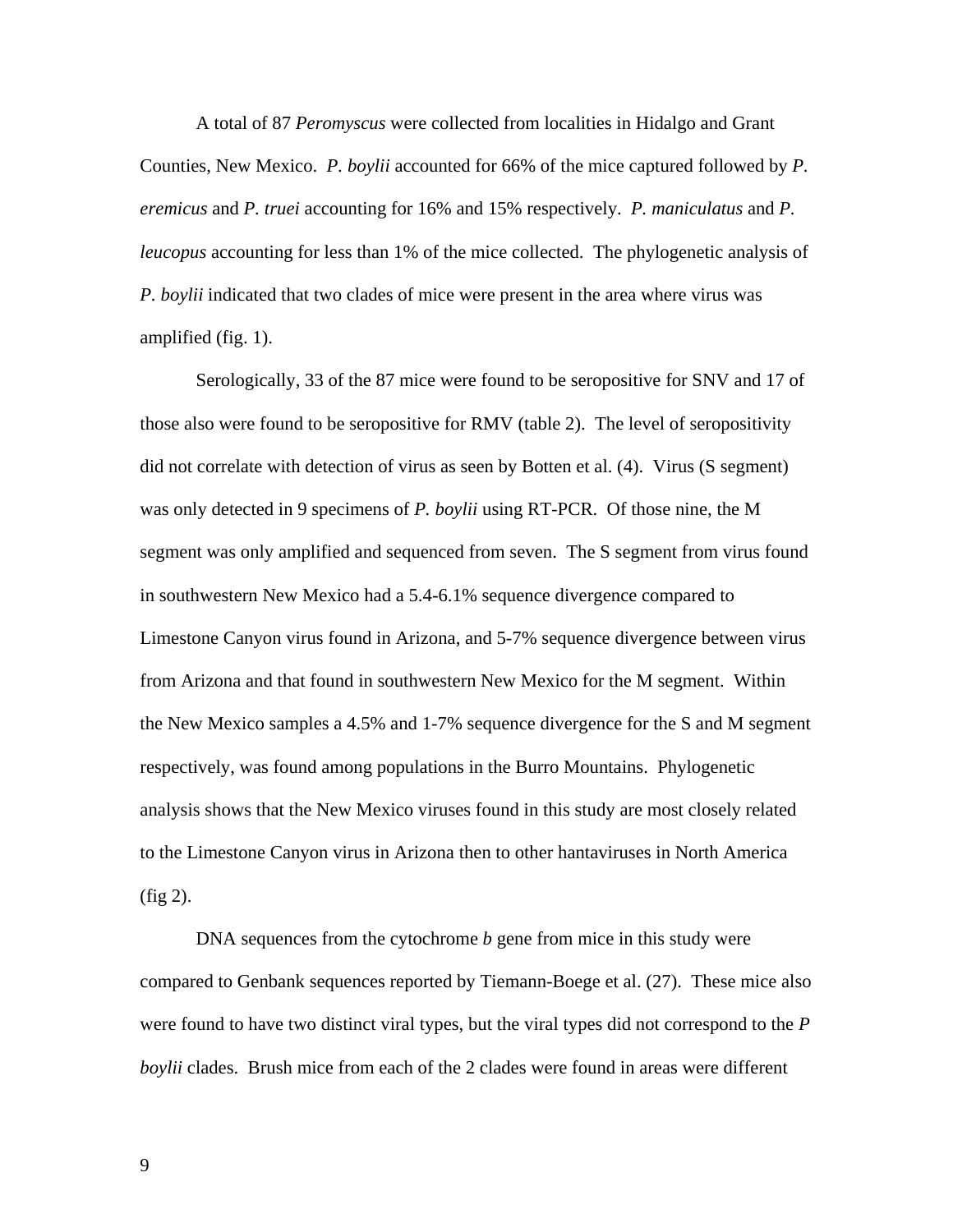viral types were found. Viral types were found at different localities with the exception of locality 2 (Table 3).

#### **Discussion**

 Dragoo et al. (7) established the existence of at least 4 clades of *P. maniculatus* converging in southwestern New Mexico. They hypothesized that each clade could potentially carry a distinct viral type, and that when these clades are in sympatry there is potential for the viruses to recombine resulting in new viral types. *Peromyscus boylii* is one of the species that occurs in the rodent community in southwestern New Mexico and has been shown to carry a unique hantavirus. In *P. boylii* two clades of mice were found in sympatry the area surveyed. However, Hall (10) reported only a single subspecies of *P. boylii* in New Mexico. This study, like Dragoo et al. (7), shows that the phylogeography of rodent hosts can provide a framework for interpreting geographical variability not only in hosts, but also in associated viral variants and provide an opportunity to predict potential geographical distribution of newly emerging viral strains.

Hantaviruses are a persistent infection and are known to undergo genetic drift, which is the accumulation of base substitutions, deletions and insertions. They also undergo genetic shift or reassortment (20). Heterologous reassortment has not been observed, however Li et al. (13) found reassortment between closely related virus strains. Analyses of the S and M segments of the viruses found in this study did not indicate that a rearrangement had occurred and the variation observed likely was a result of genetic drift. Even though mice from the different clades were found in sympatry there was no evidence that the viruses had undergone rearrangement. However, sample sizes in this study may have been too small to detect evidence of virus genetic shift.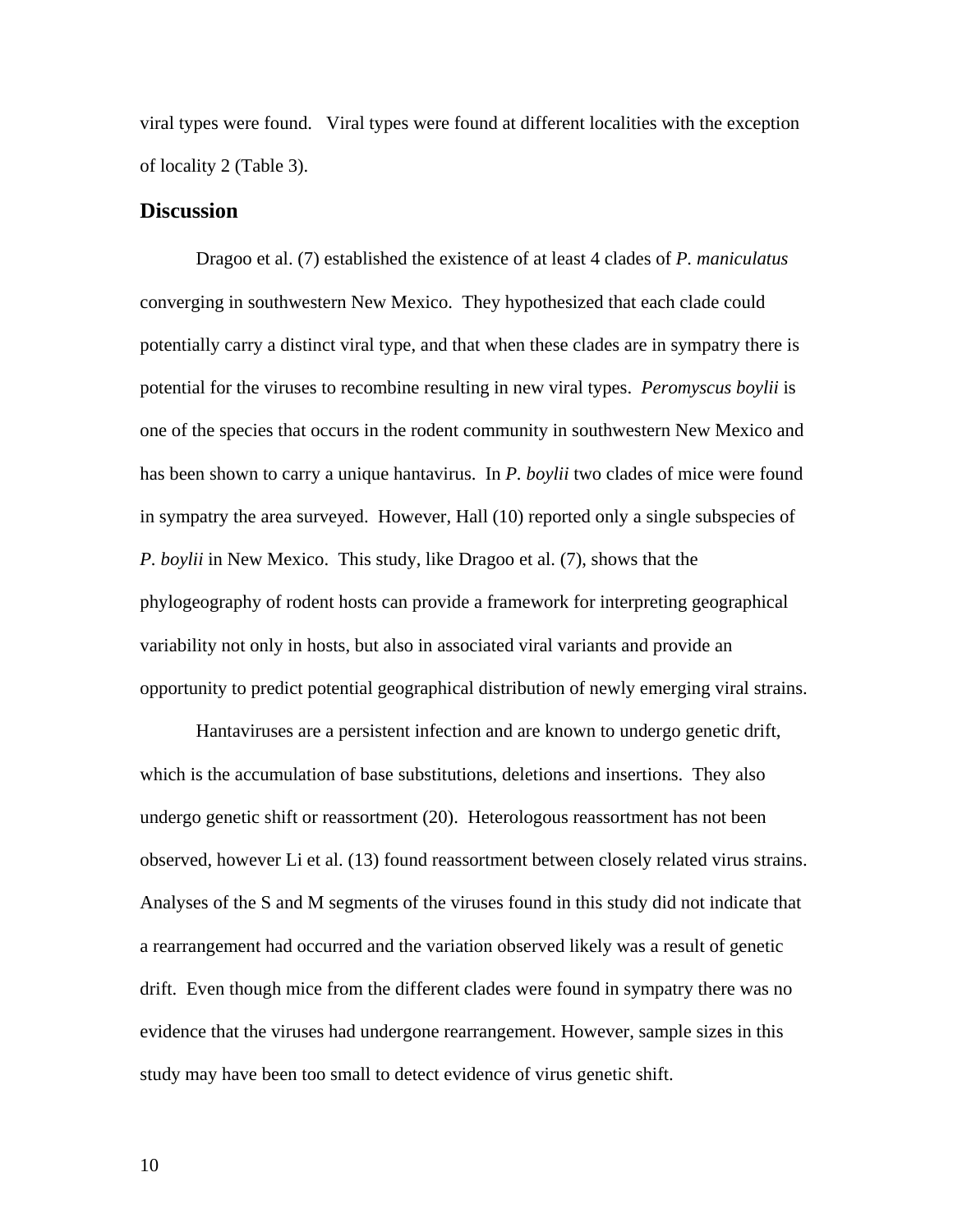Althougth 38 % of the mice caught were seropositive virus was only detected in 10% of the mice, and only in *P. boylii.* This could be because *P. truei,* and *P. eremicus* may harbor a different virus with antibodies that cross react with the SNV and RMV antigen for seropositivity, but the RNA may be distinct enough that the primers for LSCV were unable to bind. It could also be because these mice were not chronically infected with LSCV therefore only antibodies and not virus were present. Anti IgM tests are not currently available. This makes it hard to distinguish a recent infection from a current or past infection. Also, antibodies to hantavirus can be spread vertically but transmission of the virus is not. Therefore juveniles may have antibodies from their mother without evidence of the virus (2, 5). Another possible explanation may be that only lung tissue was used for virus detection. According to Botten et al. (4), studies on SNV in *P. maniculatus* showed that some mice have disseminated infection resulting in high levels of viral RNA where as others displayed a restrictive pattern that did not have the replicative form of RNA in the heart, lung, and kidney. They also showed a decrease in the amount of RNA present after the day 21 of infection.

 We also were able to detect virus in a seronegative mouse. This could be because we captured the mouse during the period between when the host was infected but antibodies had not yet been produced. Botten et al. (3) found that mice develop detectable antibodies at 14-21 days after inoculation with hantavirus. Yee et al. (30) also stated that negative SIA does not ensure the mouse has not been infected. Camaioni et al. (5) describes two instances of seroconversion found when using the recommendation for testing captured rodents for hantavirus antibodies at the beginning and end of a 5-week quarantine period whenever potential reservoir species are used to establish laboratory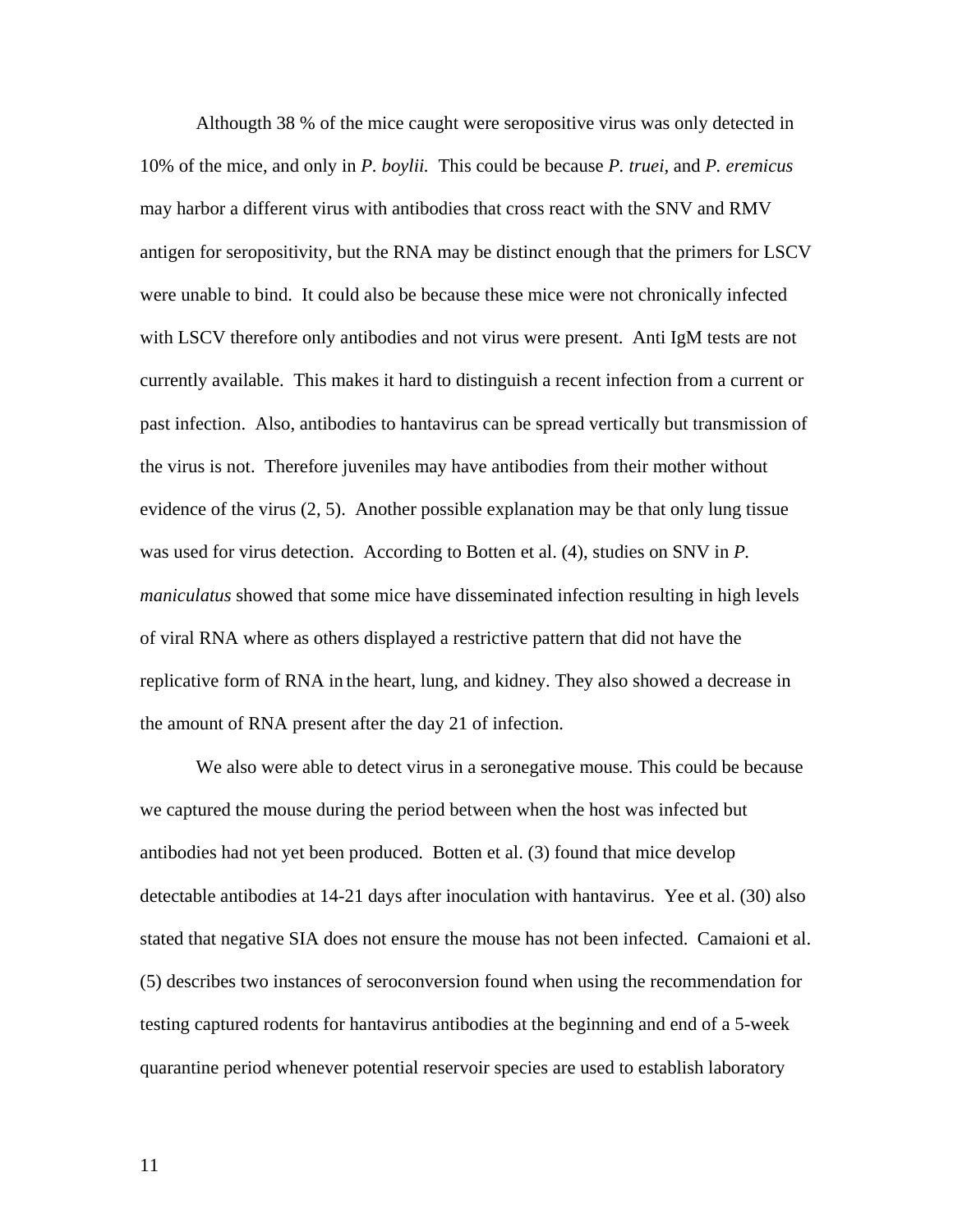colonies (16). Only upon completion of the second test can an animal be considered uninfected by a hantavirus. This would imply that in future research regarding hantavirus it is essential to not only do serologic testing on specimens but PCR analysis as well.

 Results from this study support the findings of Dragoo et al. (7). Although, few *P. maniculatus* were collected another *Peromyscus* with at least two closely related hantaviruses was found in an area where deer mice are reported to occur. Additionally, co-evolutionary histories of viruses and their hosts should be examined in more detail, especially in areas of potential contact among closely related hosts in rodent communities, and their associated viral strains. Phylogeographical and population-level analyses may provide key insight into situations that promote the emergence of novel viral elements.

#### **Acknowledgement**

 Virus serology and RNA extraction was conducted in Dr. Diane Goade's lab with the help of Robert Nafchissey. DNA extractions and PCR were conducted in Dr. Joe Cook's lab and sequencing of rodent DNA and viruses was performed in the Molecular Biology Facility, Biology Department.

#### **References**

1. **Aljanabi, S. M., and I. Martinez.** 1997. Universal and rapid salt-extraction of high quality genomic DNA for PCR-based techniques. Nucleic Acids Research **25:**4692-4693.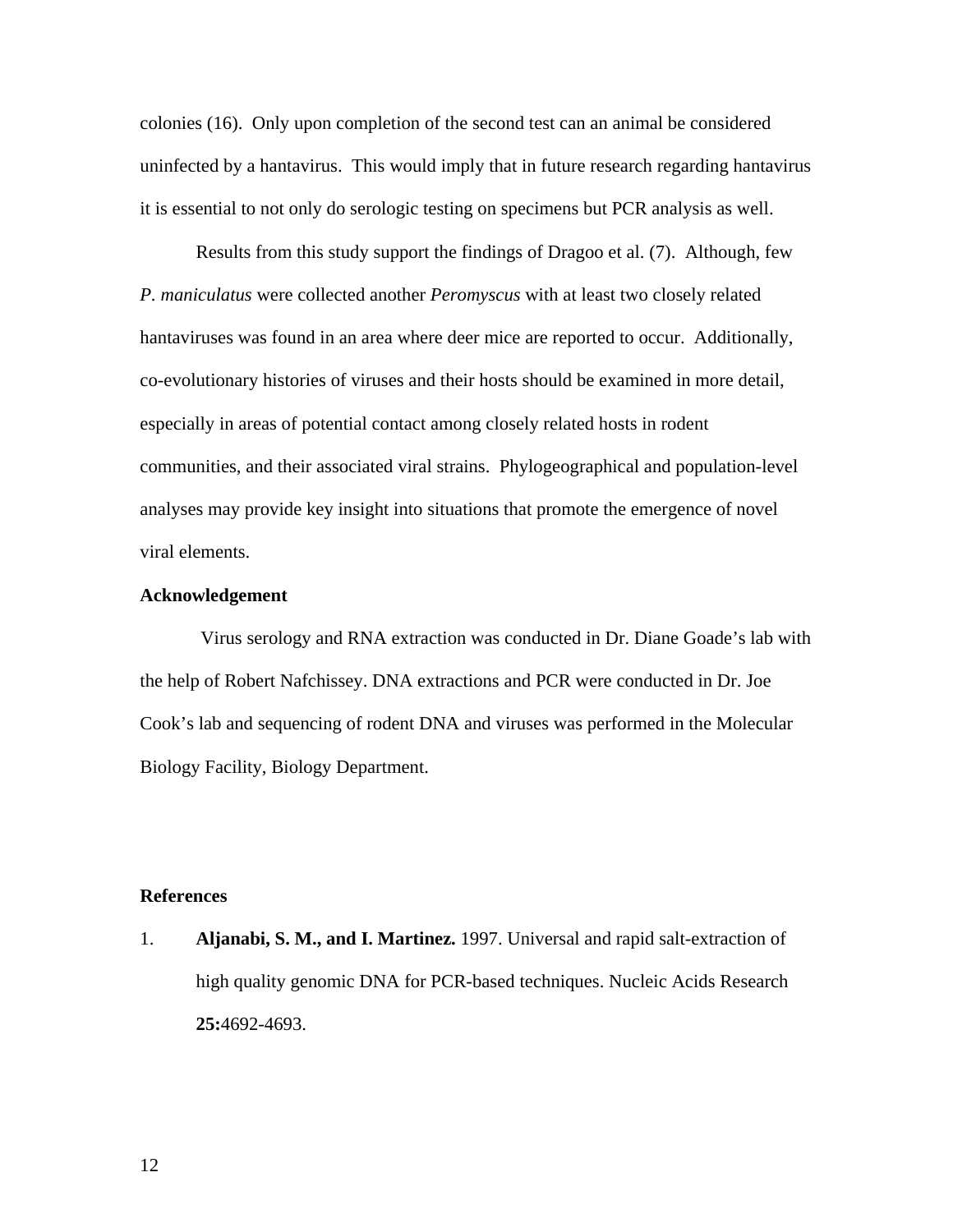- 2. **Borucki, M. K., J. D. Boone, J. E. Rowe, M. C. Bohlman, E. A. Kuhn, R. DeBaca, and S. C. St. Jeor.** 2000. Role of maternal antibody in natural infection of *Peromyscus maniculatus* with Sin Nombre virus. Journal of Virology **74:**2426- 2429.
- 3. **Botten, J., K. Mirowsky, D. Kusewitt, M. Bharadwaj, J. Yee, R. Ricci, R. M. Feddersen, and B. Hjelle.** 2000. Experimental infection model for Sin Nombre hantavirus in the deer mouse (*Peromyscus maniculatus*). Proceeding of the National Academy of Sciences **97:**10578-10583.
- 4. **Botten, J., K. Mirowsky, D. Kusewitt, C. Ye, K. Gottlieb, J. Prescott, and B. Hjelle.** 2003. Persistent Sin Nombre virus infection in the deer mouse (*Peromyscus maninculatus*) model: Sites of replication and strand-specific expression. Journal of Virology **77:**1540-1550.
- 5. **Camaioni, M., J. Botten, B. Hjelle, and S. S. Loew.** 2001. Hantavirus seroconversion of wild-caught *Peromyscus* during quarantine. Emerging Infectious Diseases **7:**482-483.
- 6. **Childs, J. E., T. G. Ksiazek, C. F. Spiropoulou, J. W. Krebs, S. Morzunov, G. O. Maupin, K. L. Gage, P. E. Rollin, J. Sarisky, R. E. Enscore, J. K. Frey, C. J. Peters, and S. T. Nichol.** 1994. Serologic and genetic identification of *Peromyscus maniculatus* as the primary rodent reservoir for a new hantavirus in the southwestern united-states. Journal of Infectious Diseases **169:**1271-1280.
- 7. **Dragoo, J. W., J. A. Lackey, K. E. Moore, E. P. Lessa, J. A. Cook, and T. L. Yates.** 2006. Phylogeography of the deer mouse (*Peromyscus maniculatus*)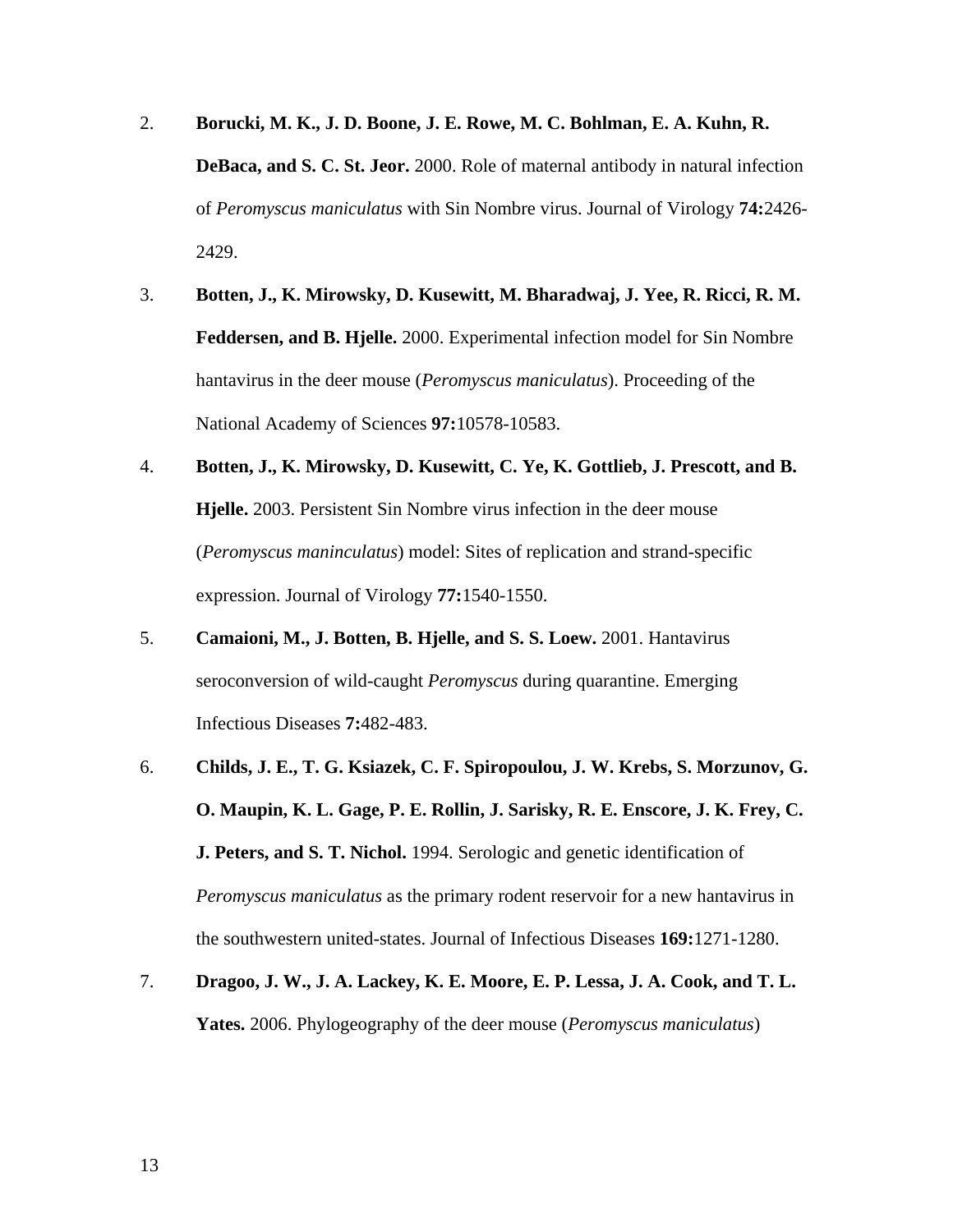provides a predictive framework for research on hantaviruses. Journal of General Virology **87:**1997-2003.

- 8. **Elliott, R. M., C. S. Schmaljohn, and M. S. Collett.** 1991. Bunyaviridae genome structure and gene expression. Current Topics in Microbiology and Immunology **169:**91-141.
- 9. **Felsenstein, J.** 1985. Confidence limits on phylogenies: an approach using the bootstrap. Evolution **39:**783-791.
- 10. **Hall, E. R.** 1981. The mammals of North America. John Wiley and Sons, New York.
- 11. **Holmes, E. C.** 2004. The phylogeography of human viruses. Molecular Ecology **13:**745-756.
- 12. **Irwin, D. M., T. D. Kocher, and A. C. Wilson.** 1991. Evolution of the cytochrome *b* gene of mammals. Journal of Molecular Evolution **32:**128-144.
- 13. **Li, D., A. L. Schmaljohn, K. Anderson, and C. S. Schmaljohn.** 1995. Complete nucleotide sequences of the M and S segments of two hantavirus isolates from California: evidence for reassortment in nature among viruses related to hantavirus pulmonary syndrome. Virology **206:**973-83.
- 14. **Maddison, D. R., and W. P. Maddison.** 2005. MacClade 4: analysis of phylogeny and character evolution, Version 4.08 ed. Sinauer Associates, Sunderland, Mass., U.S.A.
- 15. **McCaughey, C., and C. A. Hart.** 2000. Hantaviruses. Journal of Medical Microbiology **49:**587-599.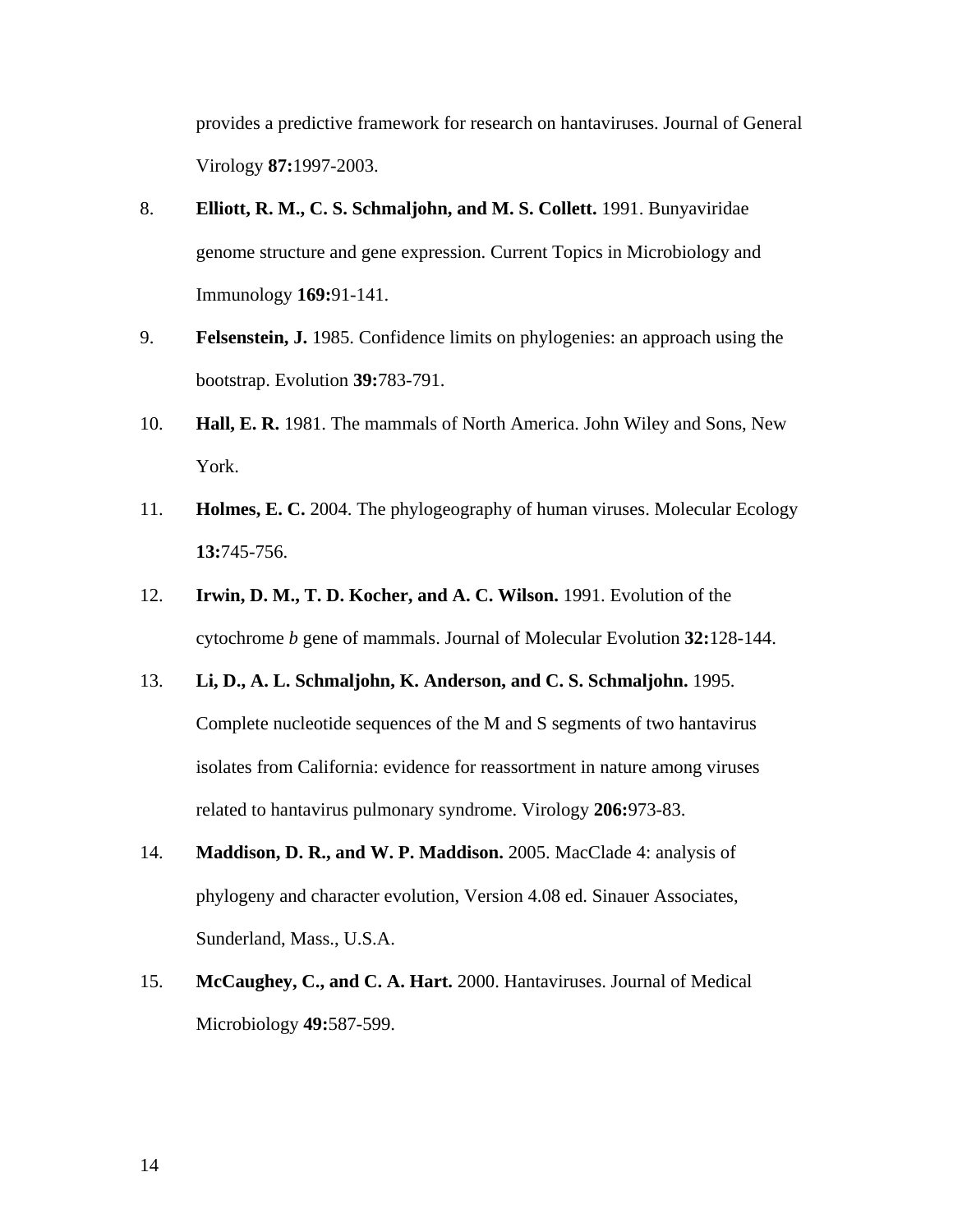- 16. **Mills, J. N., T. L. Yates, J. E. Childs, R. R. Parmenter, T. G. Ksiazek, P. E. Rollin, and C. J. Peters.** 1995. Guidelines For Working With Rodents Potentially Infected With Hantavirus. Journal of Mammalogy **76:**716-722.
- 17. **Morzunov, S. P., J. E. Rowe, T. G. Ksiazek, C. J. Peters, S. C. St. Jeor, and S. T. Nichol.** 1998. Genetic analysis of the diversity and origin of hantaviruses in *Peromyscus leucopus* mice in North America. Journal of Virology **72:**57-64.
- 18. **Nichol, S. T., C. F. Spiropoulou, S. Morzunov, P. E. Rollin, T. G. Ksiazek, H. Feldmann, A. Sanchez, J. Childs, S. Zaki, and C. J. Peters.** 1993. Genetic identification of a hantavirus associated with an outbreak of acute respiratory illness. Science **262:**914-917.
- 19. **Plyusnin, A.** 2002. Genetics of hantaviruses: implications to taxonomy. Archives of Virology **147:**665-682.
- 20. **Plyusnin, A., O. Vapalahti, and A. Vaheri.** 1996. Hantaviruses: genome structure, expression and evolution. Journal of General Virology **77:**2677-2687.
- 21. **Rozen, S., and H. J. Skaletsky.** 2000. Primer3 on the WWW for general users and for biologist programmers., p. 365-386. *In* S. Krawetz and S. Misener (ed.), Bioinformatics Methods and Protocols: Methods in Molecular Biology. Humana Press, Totowa, NJ.
- 22. **Salazar-Bravo, J., J. W. Dragoo, M. D. Bowen, C. J. Peters, T. G. Ksiazek, and T. L. Yates.** 2002. Natural nidality in Bolivian Hemorrhagic Fever and the systematics of the reservoir species. Infection, Genetics and Evolution **1:**191-199.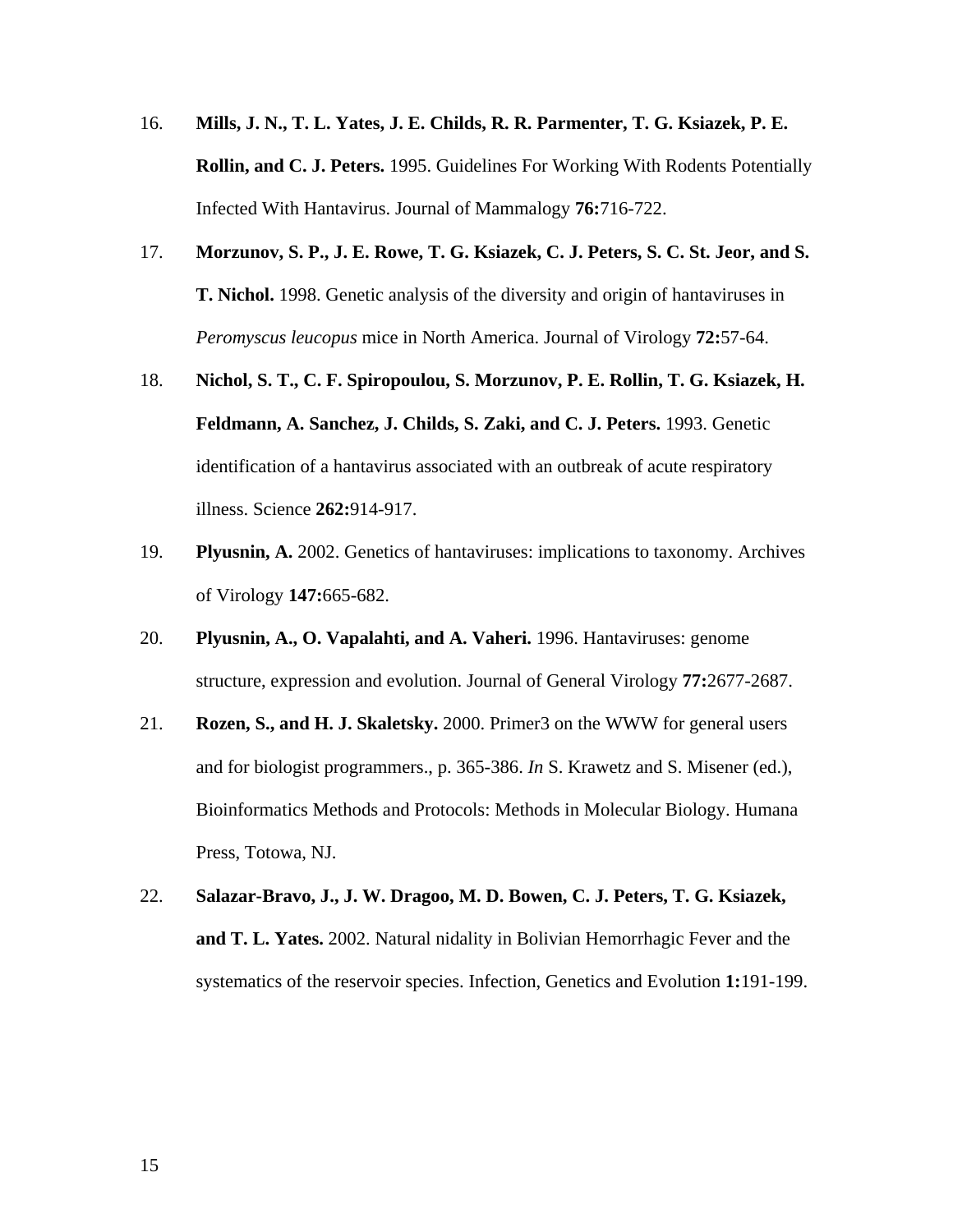- 23. **Sanchez, A. J., K. D. Abbott, and S. T. Nichol.** 2001. Genetic identification and characterization of Limestone Canyon virus, a unique *Peromyscus*-borne hantavirus. Virology **286:**345-353.
- 24. **Schmaljohn, A. L., D. Li, D. L. Negley, D. S. Bressler, M. J. Turell, G. W. Korch, M. S. Ascher, and C. S. Schmaljohn.** 1995. Isolation and initial characterization of a newfound Hantavirus from California. Virology **206:**963- 972.
- 25. **Swofford, D. L.** 2002. PAUP\*: Phylogenetic analysis using parsimony (\*and other methods). Version 4. Sinauer Associates, Sunderland, Massachusetts.
- 26. **Thompson, J. D., D. G. Higgins, and T. J. Gibson.** 1994. CLUSTAL W: improving the sensitivity of progressive multiple sequence alignment through sequence weighting, position-specific gap penalties and weight matrix choices. Nucleic Acids Res **22:**4673-4680.
- 27. **Tiemann-Boege, I., C. W. Kilpatrick, D. J. Schmidly, and R. D. Bradley.** 2000. Molecular phylogenetics of the *Peromyscus boylii* species group (Rodentia: Muridae) based on mitochondrial cytochrome *b* sequence. Molecular Phylogenetics and Evolution **16:**366-378.
- 28. **Vapalahti, O., A. Lundkvist, V. Fedorov, C. J. Conroy, S. Hirvonen, A. Plyusnina, K. Nemirov, K. Fredga, J. A. Cook, J. Niemimaa, A. Kaikusalo, H. Henttonen, A. Vaheri, and A. Plyusnin.** 1999. Isolation and characterization of a hantavirus from *Lemmus sibiricus*: Evidence for host switch during hantavirus evolution. Journal of Virology **73:**5586-5592.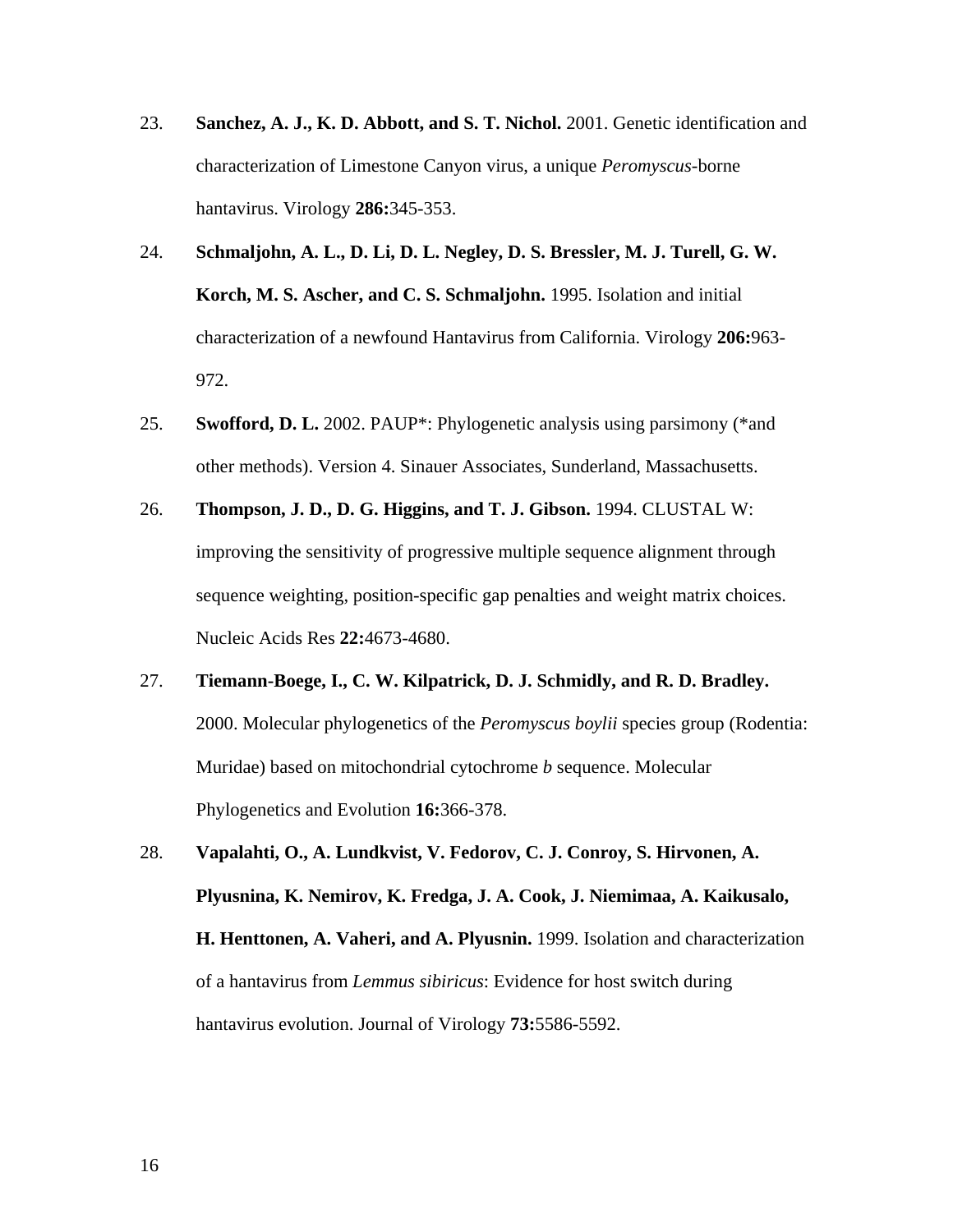- 29. **Yates, T. L., J. N. Mills, C. A. Parmenter, T. G. Ksiazek, R. R. Parmenter, J. R. Vande Castle, C. H. Calisher, S. T. Nichol, K. D. Abbott, J. C. Young, M. L. Morrison, B. J. Beaty, J. L. Dunnum, R. J. Baker, J. Salazar-Bravo, and C. J. Peters.** 2002. The ecology and evolutionary history of an emergent disease: Hantavirus pulmonary syndrome. Bioscience **52:**989-998.
- 30. **Yee, J., I. A. Wortman, R. A. Nofchissey, D. Goade, S. G. Bennett, J. P. Webb, W. Irwin, and B. Hjelle.** 2003. Rapid and simple method for screening wild rodents for antibodies to Sin Nombre hantavirus. Journal of Wildlife Diseases **39:**271-277.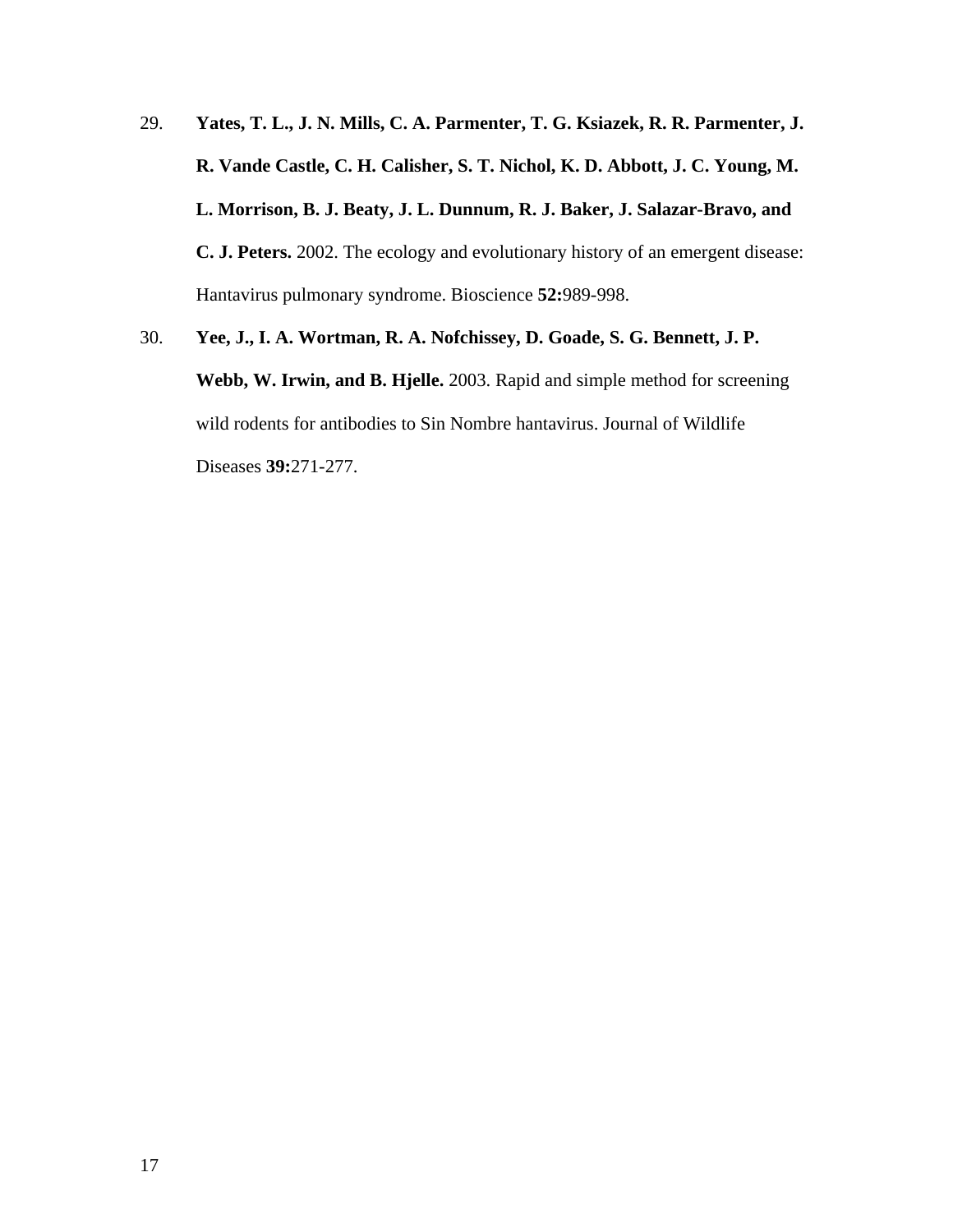Table 1. Primers designed to amplify and sequence Limestone Canyon virus in

*Peromyscus* for southwestern New Mexico.

S Segment Primers

LSCS 114 5' AGTGGACCCGGATGATGTTA 3'

LSCS 1117 5' TACGTCGGAGGTAGGATTGG 3'

M Segment Primers

LSCM 2077 5' ATCCTTGGTCATTGGATGA 3'

LSCM 3038 5' GAATGGCCTCCCTTTCCTAC 3'

LSCM 3312 5' TGTGAACGAATGGGACAGAA 3'

Table 2. Species and numbers of *Peromyscus* testing seropositive for Sin Nombre virus (SNV) and Rio Mamore virus (RMV).

| Species        | Number tested | $SNV +$          | $RMV+$           |  |
|----------------|---------------|------------------|------------------|--|
|                |               |                  |                  |  |
| P. boylii      | 57            | 28               | 17               |  |
| P. truei       | 14            | $\overline{4}$   | $\boldsymbol{0}$ |  |
| P. eremicus    | 14            | $\mathbf{1}$     | $\overline{0}$   |  |
| P. maniculatus | $\mathbf{1}$  | $\theta$         | $\boldsymbol{0}$ |  |
| P. leucopus    | $\mathbf{1}$  | $\boldsymbol{0}$ | $\boldsymbol{0}$ |  |
| Total          | 87            | 33               | 17               |  |
|                |               |                  |                  |  |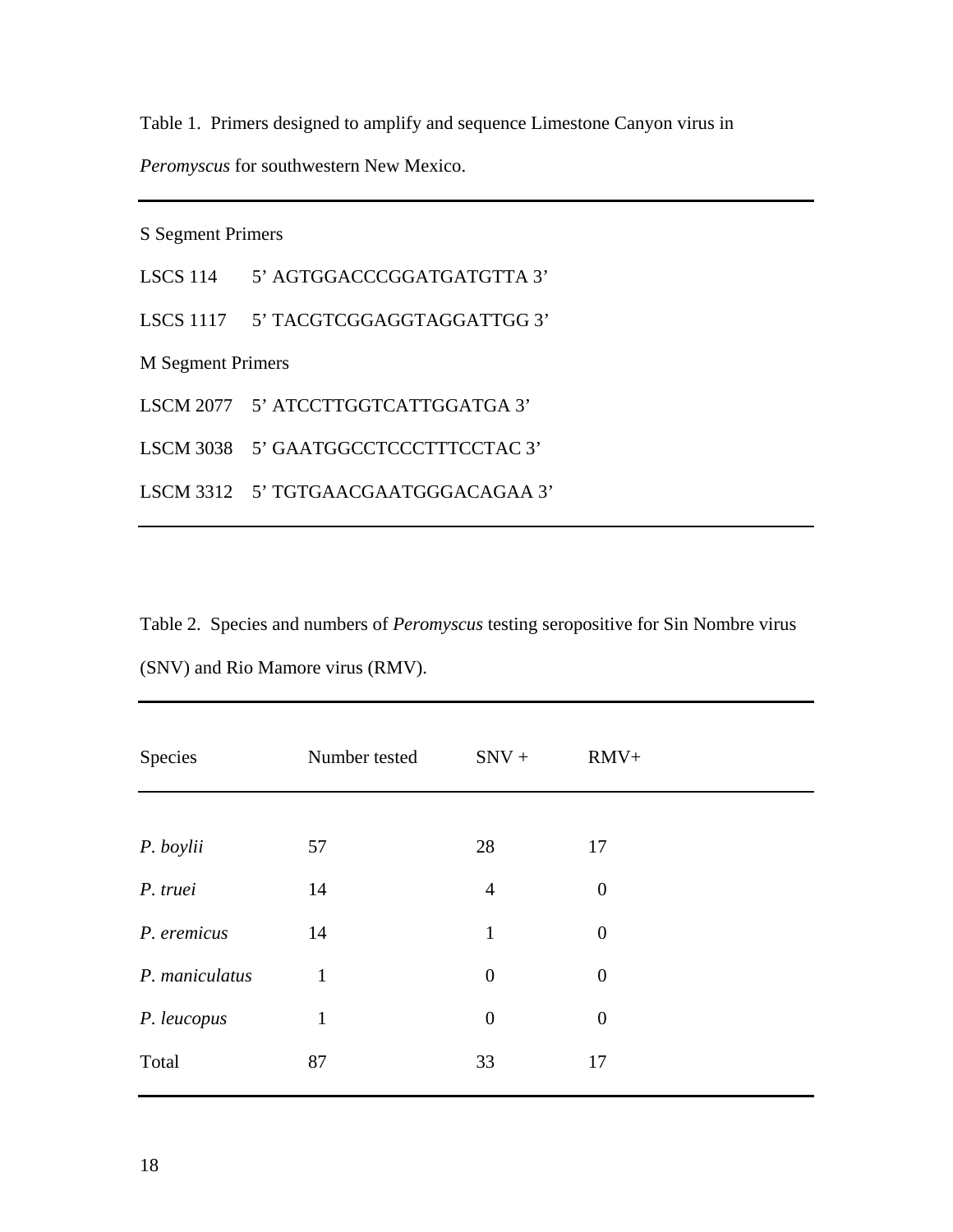|        |                |                | NK number Locality Mouse clade S segment clade | M segment clade |
|--------|----------------|----------------|------------------------------------------------|-----------------|
| 136938 | $\mathbf{1}$   | $\mathbf{1}$   | $\overline{2}$                                 | $\overline{2}$  |
| 136942 | $\mathbf{1}$   | $\overline{2}$ | $\overline{2}$                                 | $\overline{2}$  |
| 136944 | 1              | $\overline{2}$ | $\overline{2}$                                 | $\overline{2}$  |
| 136972 | 2              | $\mathbf{1}$   | $\mathbf{1}$                                   | $\mathbf{1}$    |
| 136973 | $\overline{2}$ | 1              | $\mathbf{1}$                                   | 1               |
| 136976 | 2              | 1              | $\mathbf{1}$                                   | 1               |
| 136983 | $\overline{2}$ | $\mathbf{1}$   | $\mathbf{1}$                                   |                 |
| 136986 | 3              | $\overline{2}$ | $\overline{2}$                                 | $\overline{2}$  |
| 136989 | 3              | $\mathbf{1}$   | $\mathbf{1}$                                   |                 |

Table 3. Relationships of mice and viral types in various localities.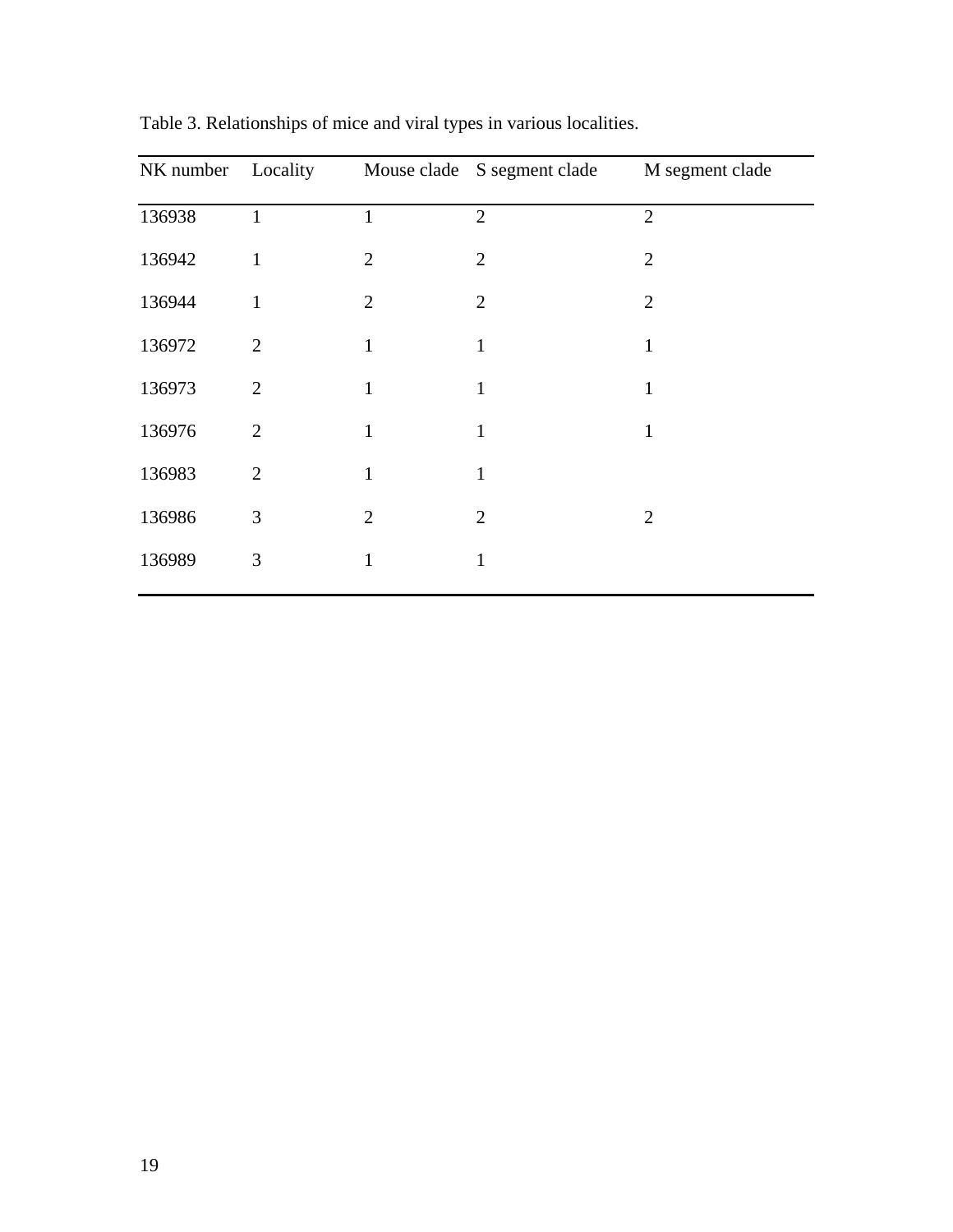Figure 1. Consensus tree of 18 most parsimonious trees found from parsimony analysis of *Peromyscus boylii* found in this study compared with DNA sequences from genebank. The mice from this study (identified by NK numbers) were found in two clades. Numbers above branches indicate percentage of most parsimonious trees in which clades were supported.

Figure 2. Parsimony analysis of the S and M segments. Only one most parsimonious tree was found for each analysis. The tree shows that virus found in this study (indicated by NK numbers) grouped into two distinct clades which were both similar to Limestone Canyon virus. Numbers associated with clades are the bootstrap support values (for Limestone Canyon virus clades). A) Parsimony analysis of S segment and B) Parsimony analysis M segment.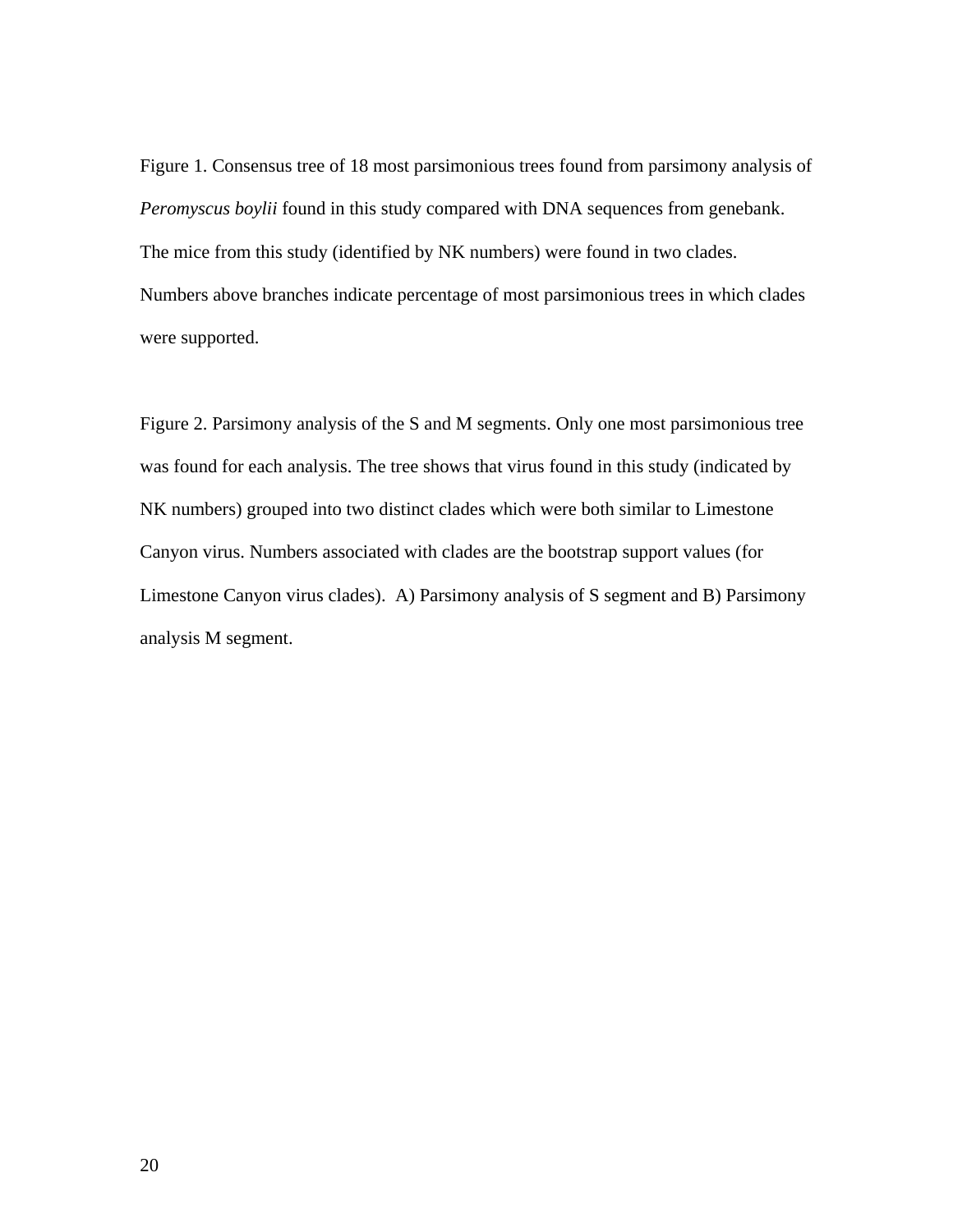Majority rule

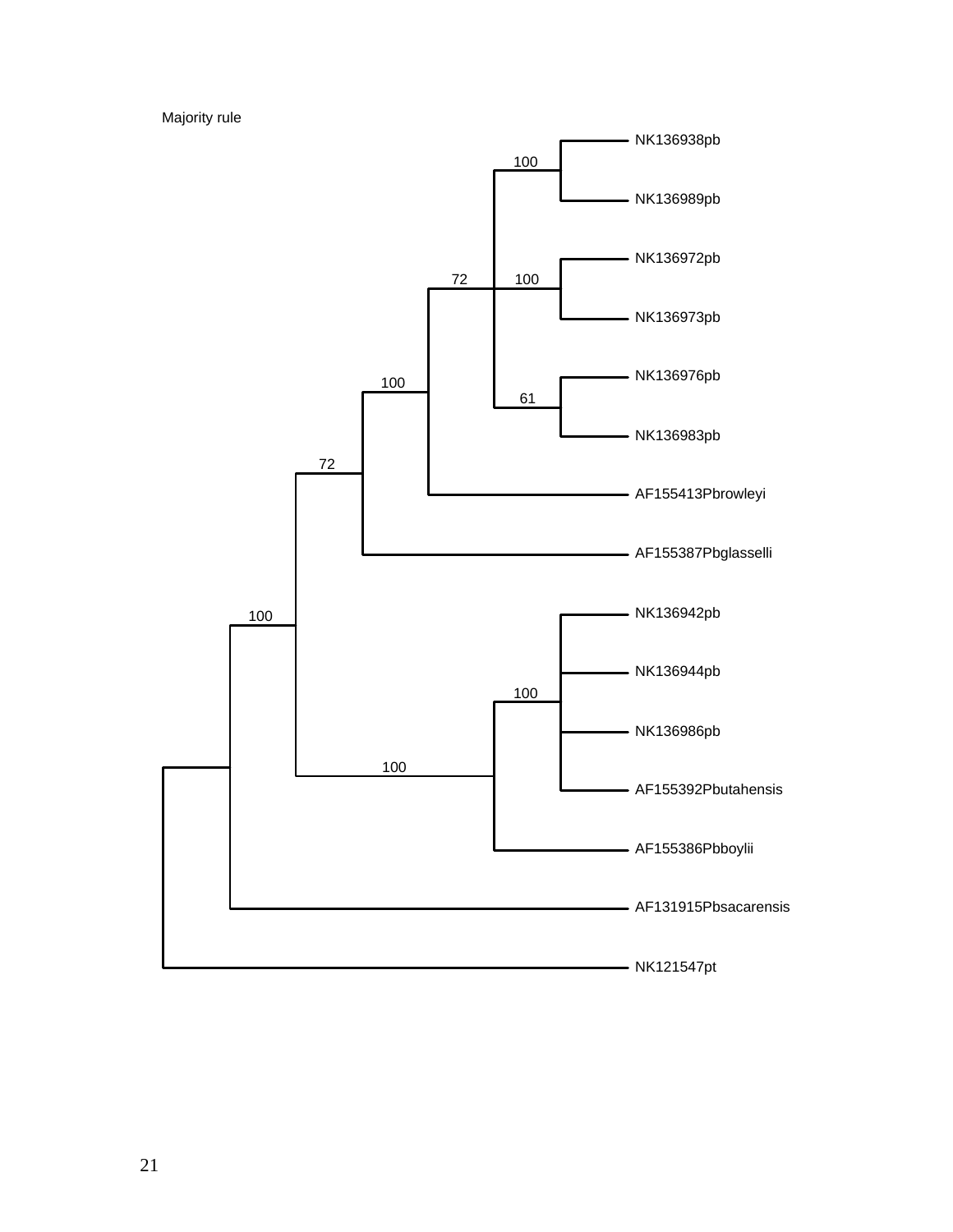